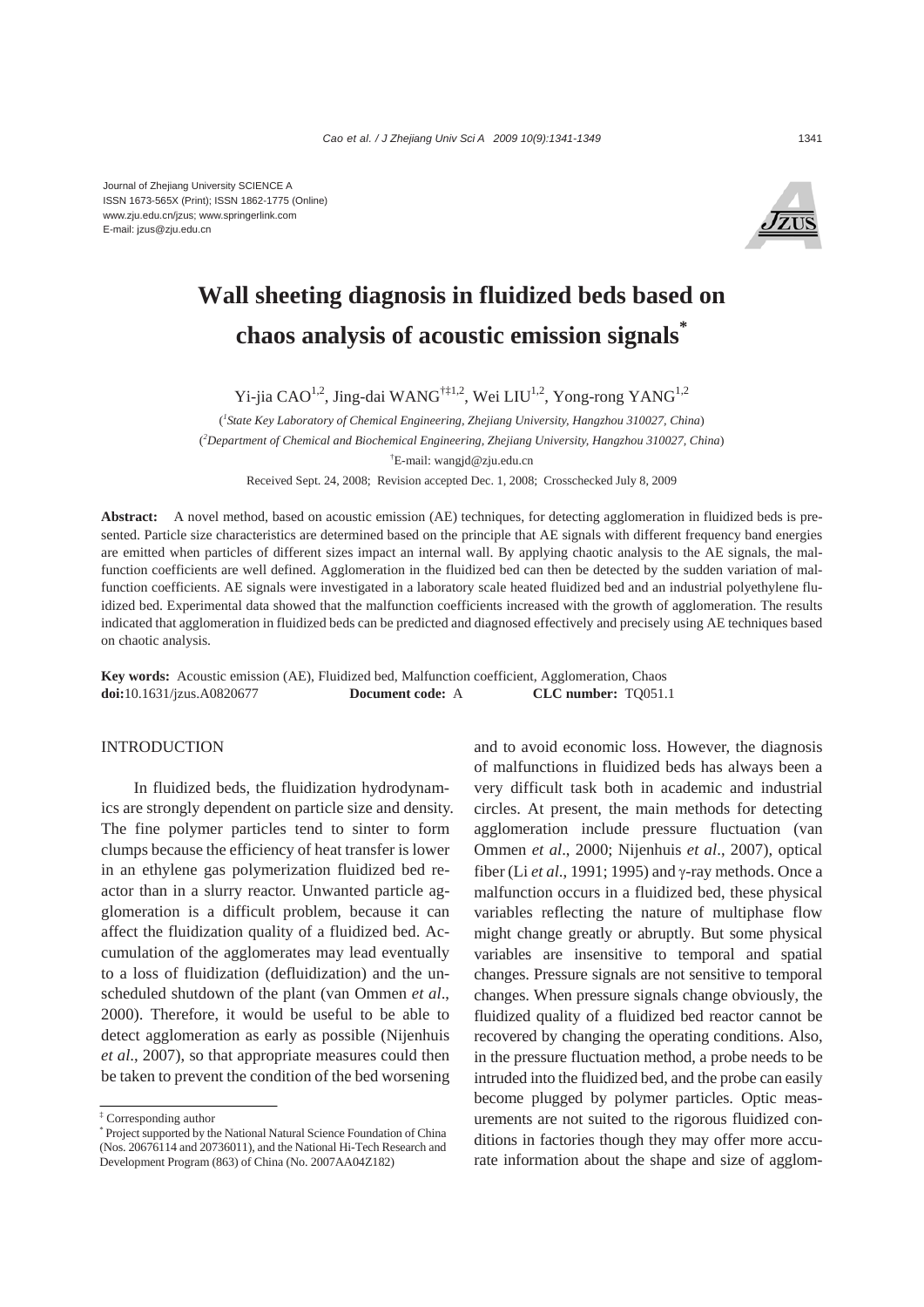erations. The γ-ray is now being replaced by other methods because of the risk of harm to human health.

Compared with these methods, acoustic emission (AE) signals generated as a result of the collision between particles and the internal wall of the fluidized bed and sampled by accelerometers, give a wealth of information about the size and movement of fluidized particles (Terchi and Au, 2001). Technically, AE is the mechanical energy released in the form of characteristic mechanical vibrations (Mylvaganam, 2003). Any form of energy can cause these vibrations owing to deformations in a material under temporal and spatial variation in stress. Piezoelectric devices tuned to the frequency of the propagating wave can easily detect these characteristic waveforms due to AE. By having a direct or indirect path from the source of AE waves to the piezoelectric sensor, the mechanical vibrations can be converted to electrical signals. AE signals emanating from such activities carry revealing information about the behavior of the structures, materials or processes.

Recently, acoustic measurement techniques have been developed to monitor the state of equipment and the physicochemical changes within chemical engineering processes (Boyd and Varley, 2001). Cody *et al*.(1996; 2000) analyzed the AE signals from a fluidized bed and obtained a quantitative determination of the average particle granular temperature through independent measurement of the wall transfer function determining the coupling between the acoustic shot noise excitation at one location and the response of an accelerometer at another. Tsujimoto *et al*.(2000) found that there were direct correlations between the mean AE amplitude, dimensionless excess gas velocity, and dimensionless bed height. AE sensors can be applied to detect the onset of unstable fluidization due to an increase in moisture content in a fluidized bed. Boyd and Varley (2001) reviewed the use of passive measurement of AEs created by a process as a potentially non-invasive, real-time monitoring technique to be used in process control and fault detection within processes such as gas-liquid mixing, powder flow and mixing and chemical reactions.

Zhao *et al*.(2001) and Hou *et al*.(2005) showed that the change in the dominant frequency of an acoustic wave reflects the change in energy distribution of each scale (frequency band). The sum of acoustic energy from collisions of particles of various sizes leads to the difference of acoustic energy at each scale. We have predicted the particle size distribution successfully by multi-scale analysis of acoustic energy (Hou *et al*., 2005). Therefore, it is possible to monitor the growth of polymer particles and their agglomeration in a fluidized bed in real-time using AE technology.

Because a fluidized bed exhibits turbulent flow and irregular behavior, it is well known that chaos analysis is a valuable tool for improving the design and operation of fluidized bed reactors. The chaos analysis method (van den Bleek *et al*., 2002) includes strange attractors, Hurst analysis, correlation dimensions, the max-Lyapunov Index, the Kolmogorov entropy (*K* entropy), and so on. In this paper, correlations and *K* entropy calculated from AE signals collected in laboratory and pilot scale experiments were used to detect agglomeration in fluidized beds. Wavelet analysis (Zhen *et al*., 2002) was also used as a supplementary method.

### EXPERIMENTAL SETUPS AND PROCEDURE

#### **Laboratory scale experimental setup**

The laboratory scale experimental setup included AE measuring apparatus and an externally heated fluidized bed (Fig.1). The UNILAB 2003, developed by the Unilab Research Center of Chemical Reaction Engineering of Zhejiang University (Yang *et al*., 2006), China, includes an AE sensor, a preamplifier, a main amplifier, a signal A/D conversion apparatus and a signal processing device. The diameter of the externally heated fluidized bed was 100 mm. Glass was used as the bed wall, which was coated with a thermal insulating layer and contained a heating cord. The temperature of the fluidized bed was controlled by a temperature controller (platinum resistance thermometer,  $\pm 0.1$  K). A sintered plate with an aperture of 154 μm was used as the distributor. Hot air was used as the fluidizing agent, which was heated by the heating cord before entering the fluidized bed. The AE sensor was located 50 mm above the distribution plate. The frequency of sampling was set to 500 kHz for fitting the Nyquist Theorem by checking the power spectral density of the AE signals. The time series were divided into parts of three minutes for evaluation by the monitoring method.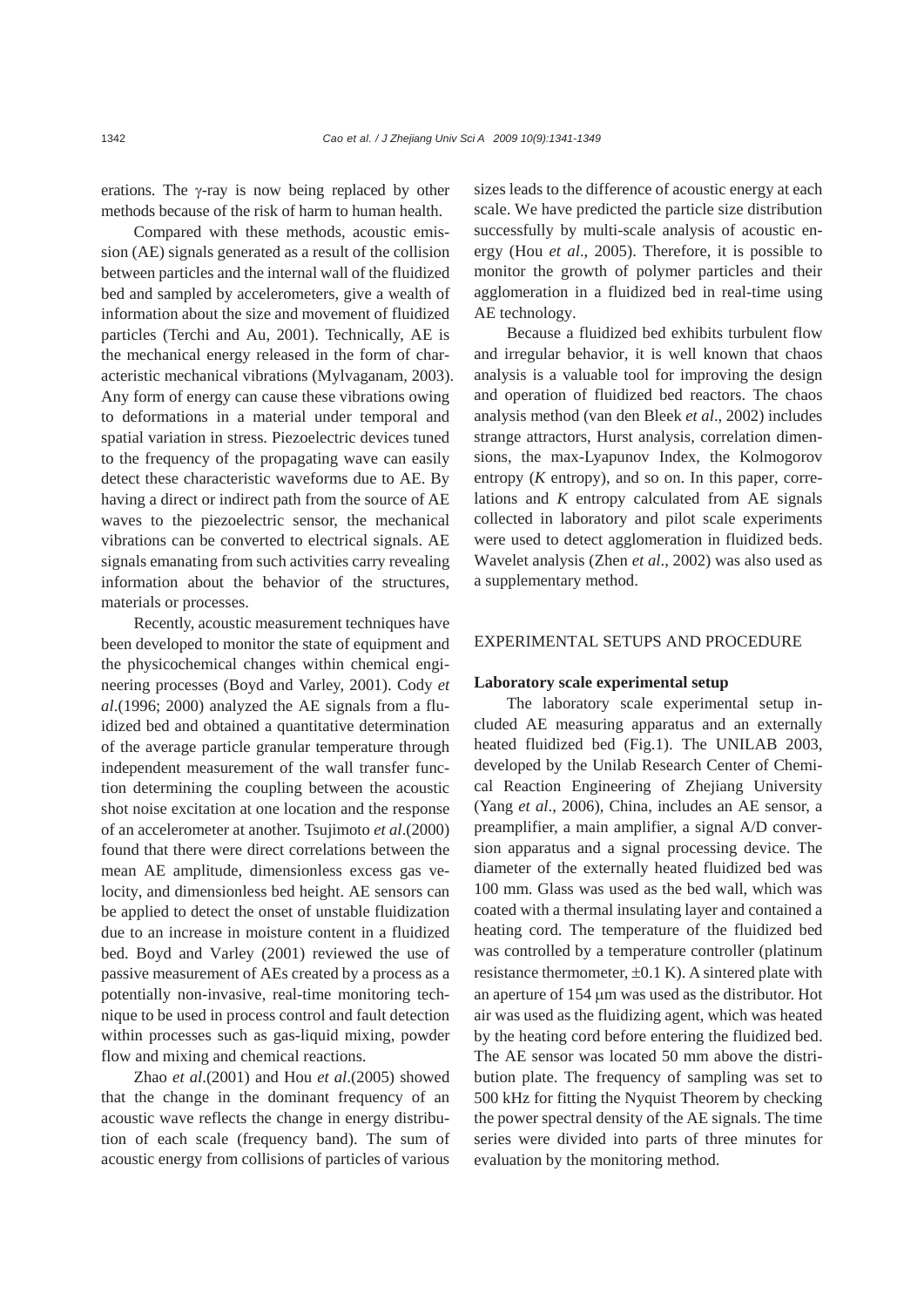

**Fig.1 Schematic diagram of experimental apparatus**

To investigate the effect of particle agglomeration on fluidization, experiments were carried out using bimodal polyethylene particles as the bulk solids because they are tacky and easy to agglomerate under heating. Agglomeration was controlled by raising the inlet temperature of fluidizing air to simulate the phenomenon of particle agglomeration in a fluidized bed. The velocity of fluidizing air was 0.25 m/s, and the air was heated from 30 to 80 °C. The AE signals were collected at each 10 °C increase in temperature, and at 3 min intervals after the air temperature reached 80 °C. Bimodal polyethylene particles readily self-agglomerate and form bigger agglomerates partly because of their low molecular weight.

# **Pilot scale experimental setup**

The pilot scale experimental setup was an industrial fluidized bed, 420 mm in diameter. On the premise of not breakdown of the fluidized bed, excessive catalyst was added to agglomerate the polymer powder artificially in a short time. F catalyst was used which readily generates static electricity. High density polyethylene was produced at the reaction temperature of 93 °C, and the superficial gas velocity was set to 0.64 m/s. AE signals were collected to study the relationship between the agglomeration of polymer particles and the change in AE signals. The γ-radial system for warning of agglomeration worked from the beginning of the reaction, and all the original data was saved.

### AE SIGNALS PROCESS METHOD

#### **Analysis method**

The basic idea behind AE signal analysis is to extract relevant information from the AE signal to gain some insight about the nature, location and severity of the sources. Here we introduce the characteristic parameters of chaos, including the classical correlation dimension (Ganz and Lenz, 1996) and *K* entropy (Grassberger and Procaccia, 1983), into the research on the effects of agglomeration on gas-particle fluidization. The regularity and essential mechanics of agglomeration affecting fluidization behavior were revealed, which might help us monitor fluidized beds much more effectively.

The character of AE signal is instantaneous and stochastic. In other words, AE signals are typically non-stationary in the sense that their frequency and statistical characteristics change with time. They consist of a series of often overlapping but sometimes separate, decaying transient bursts occurring at irregular intervals and with random amplitudes (Yang *et al*., 2005). During AE signals processing, a common problem is how to extract physical parameters of interest when these involve variations in time and frequency. It is important to obtain the AE signal and its character at every point in the time scale for analyzing the character of the acoustic source. The signal processing method should be able to analyze the signal synchronously in the time and frequency domains.

Applications of chaos analysis are based on examining the attractor shape and/or a characterization of the attractor by the *K* entropy (van den Bleek *et al*., 2002). The correlation dimension is a measure of the dimensionality of the space occupied by a set of random points. A high correlation dimension corresponds to a highly complex attractor with many degrees of freedom. The correlation dimension which indicates the complexity of the structure of the attractor in phase space can be calculated using the Grassberger and Procaccia algorithm (1983) with an embedding window length equal to the dominant cycle time. The *K* entropy is a number expressed in bit (s) that quantifies the unpredictability and, therefore, the degree of organization of the system, and is one of the characteristic numbers that quantifies the attractor (van den Bleek *et al*., 2002). The method of Zhao *et al*.(1999) was used to calculate the correlation dimension  $(D_2)$  and *K* entropy  $(K_2)$  at the same time, using a least square method. Details of the calculation procedures are given by Grassberger and Procaccia (1983) and Zhao *et al*.(1999).

The utility of the correlation dimension is in determining the (possibly fractional) dimensions of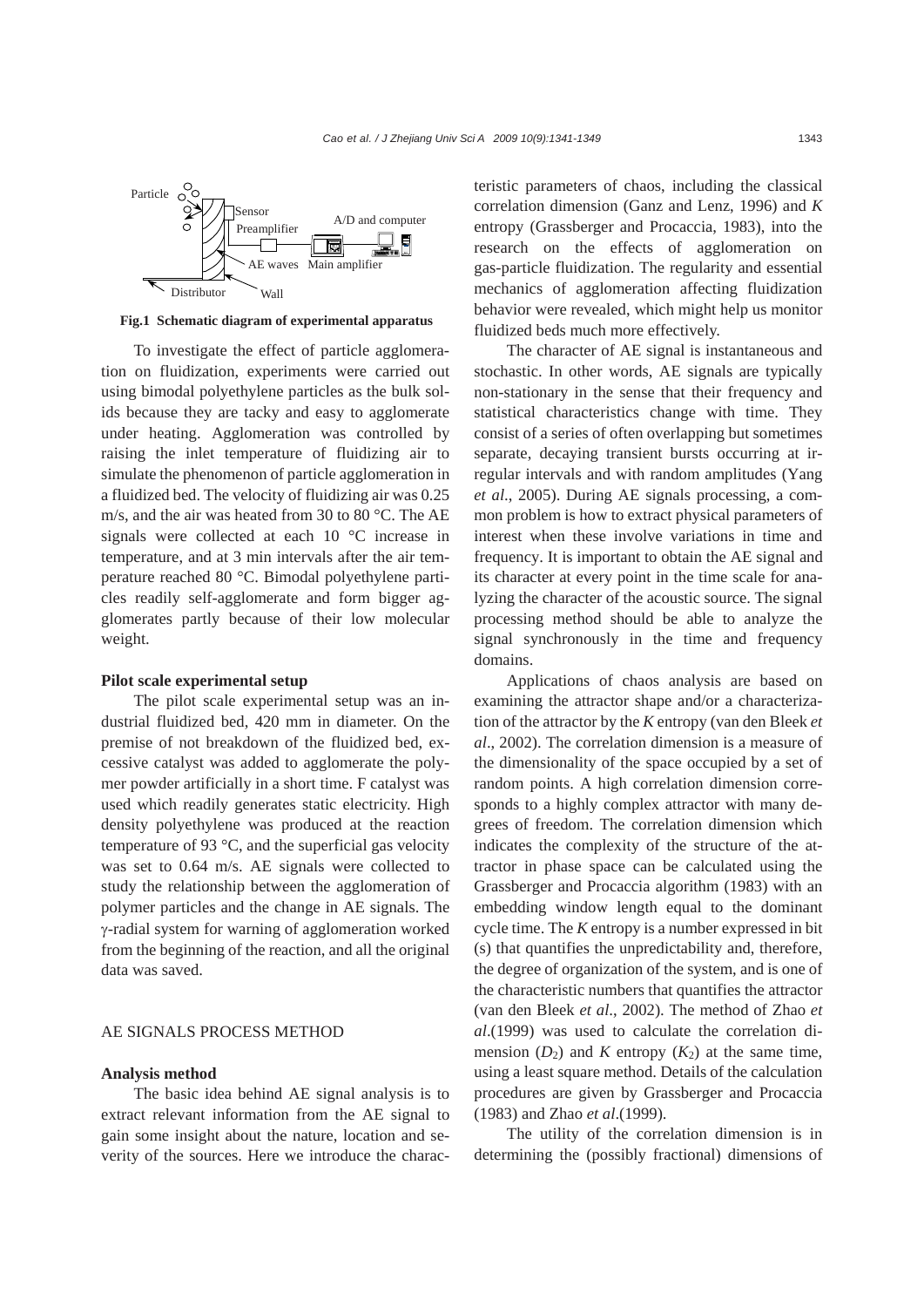fractal objects. Thus, the correlation dimension could be considered as an indication (Grassberger and Procaccia, 1983) of the number of the control variables in a complicated system (e.g., a fluidized bed reactor). AE signals, which are highly affected by the particle size, might reflect parts of the hydrodynamic behaviors of the bed. When fine polymer particles agglomerate into big clumps which change the particle size distribution, the correlation dimension will increase accordingly. This can be explained by the growth in the number of the control variables. For example, before the agglomeration, AE signals are generated by the small particles; after the agglomeration, the signals are determined by not only the normal sized particles, but also the middle-sized ones and even by large clumps. The complexity of the system will increase as the formation of the agglomerates increases, which will greatly change the voidage and affect the breaking and coalescence of bubbles. As a consequence, *K* entropy will increase when agglomeration occurs.

## **Definition of malfunction coefficient**

Generally, the factors affecting the signal system decrease with the decrease of the correlation dimension, which indicates that the complexity of system decreases and the relationships between each point in the system become more similar. In contrast, the complexity of the system increases when the correlation dimension increases. Thus, *K* entropy appears to be a good measure of the degree of disorder of dynamic systems. *K* entropy is zero for a regular system and infinite for a random system. It is a constant greater than zero if a system is classed as deterministic chaos. The information loss is faster and the level of system chaos is higher with increasing *K* entropy. The larger the *K* entropy, the more complex the system.

To determine the changes in chaos parameters during the process of agglomeration, we define the malfunction coefficients as follows:

$$
C_{D_2} = \left| \frac{D_2 - \tilde{D}_2}{\tilde{D}_2} \right|, \quad C_{K_2} = \left| \frac{K_2 - \tilde{K}_2}{\tilde{K}_2} \right|,
$$
 (1)

where  $C_{D_2}$ ,  $C_{k_2}$  are malfunction coefficients;  $D_2$ ,  $K_2$ are the correlation dimension and *K* entropy of AE signal, respectively;  $\tilde{D}_2$ ,  $\tilde{K}_2$  are the correlation dimension and *K* entropy of AE signal under normal conditions. It is important to choose the right 'normal condition' for the malfunction coefficients. Clearly, the malfunction coefficients are sensitive to  $C_{D_2}$ ,  $C_{K_2}$ , hence, the 'normal condition' should reflect the optimum or required fluidization state of the bed. Specifically, the state after normal start-up of the industrial plant and the state before heating the fine polymer particles in the laboratory scale fluidized bed will be preferred.

It is clear that the malfunction coefficients under agglomeration conditions are larger than those under normal conditions. Therefore, a malfunction threshold value  $\alpha$  can be set: the malfunction of agglomeration occurs when the malfunction coefficient is larger than  $\alpha$ ; while the fluidized bed remains under normal conditions when the malfunction coefficient is smaller than  $\alpha$ . It is easier and more convenient to judge the agglomeration using the malfunction coefficient than by analyzing the change of chaos characteristic parameters directly. In this research, the standard values of  $C_{p_2}$  and  $C_{K_2}$  were first determined by chaos characteristic parameters under normal conditions. Then the threshold value of malfunction was set. Finally, the malfunction coefficients were calculated under operating conditions.

## RESULTS AND DICUSSION

## **Relationship between agglomeration and AE signals**

We have found that the energy of AE signal is the function of particle size  $d_p$ , particle density  $\rho_s$  and analysis time *T* (Yang *et al*., 2005):

$$
E = \int_0^T P_{AE} \Delta A v dt = \int_0^T \frac{\pi}{3} \xi \eta \rho_s v^3 d_p dt, \qquad (2)
$$

where  $\zeta$ ,  $\eta$ ,  $v$ ,  $P_{AE}$  and  $\Delta A$  are particle porosity, effective conversion rate, particle velocity, sound pressure and impact area, respectively. Therefore, the energy of AE signals can be associated with particle size distribution. For a multi size composition particle mixture, the AE signals were studied using multi-scale wavelet analysis to obtain the particle size distribution data (Yang *et al*., 2005). In this research,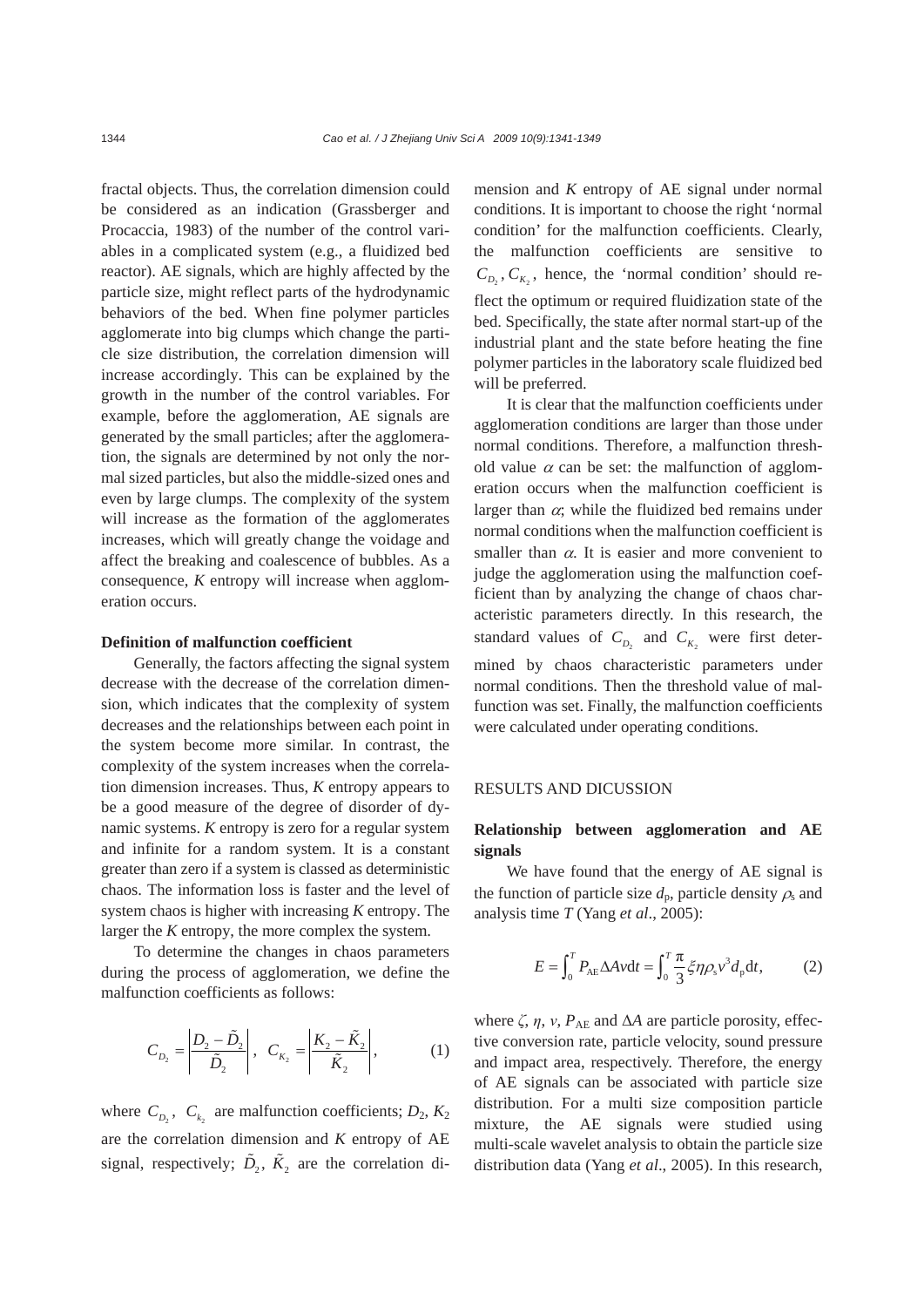the AE signals of granular fluidization are decomposed into seven scales by wavelet analysis, which not only ensures the accuracy of the analysis but also avoids complicated calculations (Serrano and Fabio, 1996). According to Yang *et al*.(2005), the relationship between each scale of wavelet and particle size is shown in Table 1. Each frequency divided by wavelet analysis corresponds to a range of particle size distribution (Hou *et al*., 2005; Yang *et al*., 2005), which provides theoretical support for diagnosing agglomeration in fluidized beds.

**Table 1 Frequency and corresponding particle size of each scale of wavelet (Yang** *et al***., 2005)** 

| Scale          | Frequency         | Particle size of                |
|----------------|-------------------|---------------------------------|
|                | range (kHz)       | each scale (mm)                 |
| $d_1$          | $250 - 500$       | < 0.14                          |
| d <sub>2</sub> | $125 - 250$       | 0.18, 0.14                      |
| $d_3$          | $62.5 \times 125$ | 0.36, 0.18                      |
| $d_4$          | $31.25 - 62.50$   | 0.50, 0.36                      |
| $d_5$          | $15.63 - 31.25$   | 1.19, 0.71                      |
| $d_6$          | $7.82 - 15.63$    | $2.00, <50.00$ of agglomeration |
| $d_7$          | $3.91 - 7.82$     | $>50.00$ of agglomeration       |
| a <sub>7</sub> | $0 - 3.91$        | Much bigger agglomeration       |

'*a*' and '*d*' represent approximation and detailed signals, respectively, and the subscripts 1~7 represent the levels of the wavelet

In laboratory scale experiments (Yang *et al*., 2005), linear low density polyethylene (LLDPE) powder was fluidized under the superficial gas velocity of 0.6 m/s. The AE signals were sampled after adding 1% (w/w) polymer agglomerate of sizes 10, 20, 40 and 60 mm. It was found that the energy of the sixth detailed level of wavelet  $d_6$  increased markedly when adding 1% (w/w) polymer agglomeration with an equivalent diameter of less than 50 mm. The energy of the seventh detailed level of wavelet  $d_7$  increased markedly when adding 1% (w/w) polymer agglomeration with an equivalent diameter larger than 50 mm. The energy of the seventh approximation level of wavelet  $a_7$  increased markedly when adding greater polymer agglomeration. Therefore, the energy change of  $d_6$  or  $d_7$  can be used to diagnose the malfunction of agglomeration.

# **Analysis of agglomeration AE signal in a laboratory scale fluidized bed**

The original AE signals of normal fluidization ( $T=30$  °C) and malfunction fluidization ( $T=80$  °C) are shown in Fig.2.



**Fig.2 Original acoustic emission signals under (a) normal and (b) malfunctioned fluidization** 

Compared with the normal state, the amplitude of malfunction fluidization increases and is loosely distributed. With the increase in temperature, bimodal polyethylene particles agglomerate, causing an increase in the average particle diameter. The movement of particles in the fluidized bed becomes complicated because of the formation of the large clumps, thus the AE signals become more random. The processes of bubbles breaking and coalescing become more complicated after larger lumps or sheets are formed, and the irregularity of bubble motion and bubble size distribution is intensified. The mode and structure of AE signals generated by the collision of particles with the bed wall becomes more varied and changeable. Therefore, the randomness and complexity of the system increases greatly.

The correlation dimension and *K* entropy can be calculated from AE time series and then the malfunction coefficients can be obtained (Figs.3 and 4). The correlation dimension, *K* entropy and the degree of system complexity increase with the increase in temperature of the fluidized bed. As a consequence of the agglomeration, some fine particles agglomerate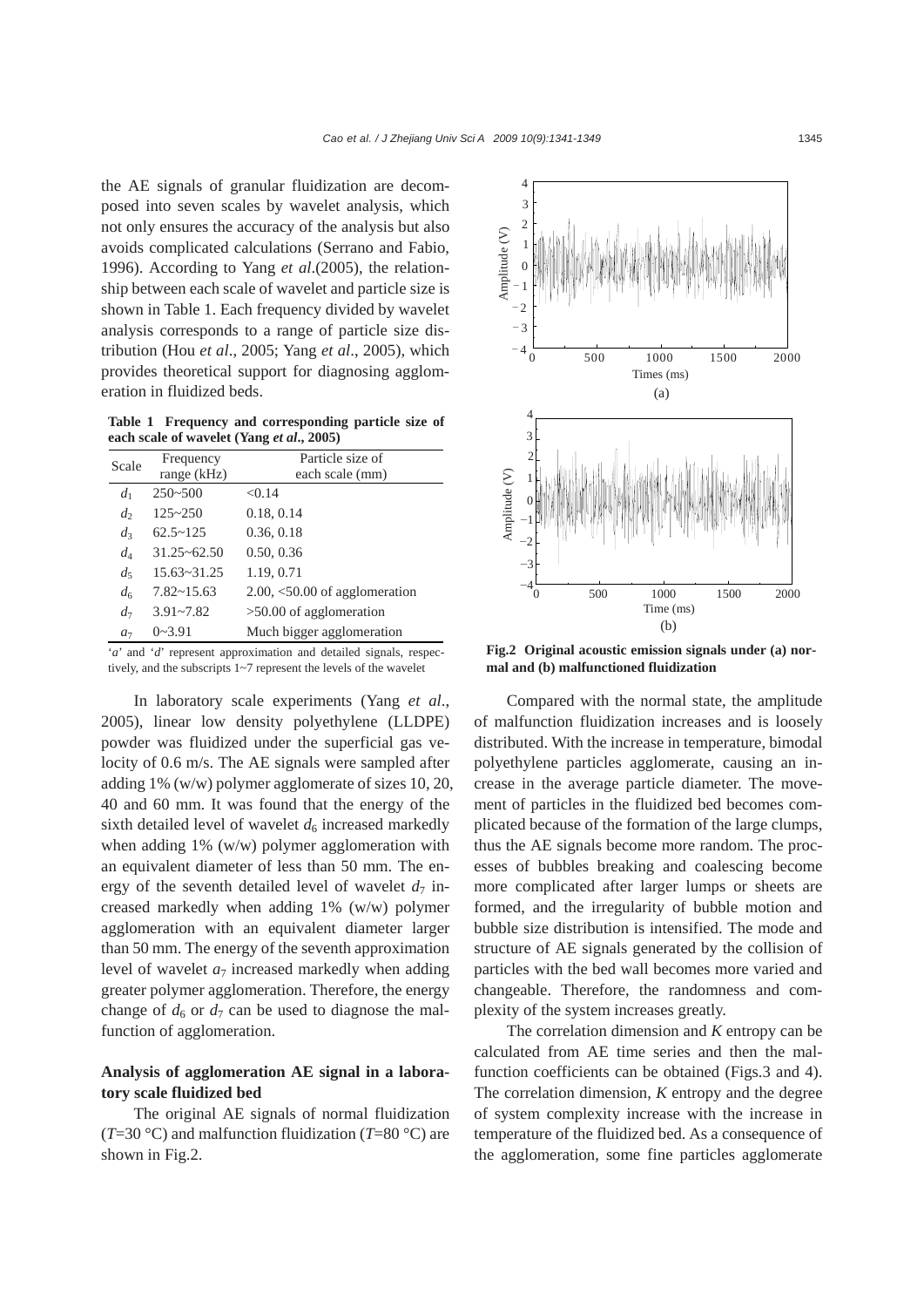and form bigger particles, which changes the ratio of big particles to small particles.  $C_{D_2}$  and  $C_{K_2}$  increase as the temperature rises, and they are markedly increased compared with the normal condition. The most important information from these two figures is that during the temperature rise from 70 to 80  $^{\circ}$ C, the two corresponding malfunction coefficients of chaos characteristic parameters change distinctly, especially  $C_{K_2}$ . The system becomes more complex and the

degree of chaos increases, which can be explained by the formation of agglomerates. When the temperature reaches 80 °C, the chaos characteristic parameters and malfunction coefficients are still increasing with time, which indicates the growth of agglomeration. The curves of malfunction coefficients also fluctuate continuously (Fig.4). Agglomeration can be broken at a certain level, but the general tendency of agglomerate development is growth. The clumps and sheets can be found in the fluidized bed or adhering to the bed wall after experiments which proves that the heating method causes the agglomeration. Although the chaos characteristic parameters change during the process of agglomeration, they have no uniform standards either for the same system or for different systems, so it is feasible to use malfunction coefficients to assess the unwanted events. While malfunction coefficients can clearly assess the form of agglomerates, it would be much more convenient to do this by setting a threshold value for  $\alpha$ . Based on the careful observation of the experimental phenomenon, the agglomeration of the particles becomes irreversible when the temperature reaches 80 °C, therefore we will use threshold value of 0.3 for  $\alpha_{C_{D_2}}$  and 1.2 for

 $\alpha_{C_{K_2}}$ ; higher values will give a warning and indicate that the state of the fluidized bed has changed and some appropriate strategies need to be implemented.

# **Analysis of AE signals of melting agglomeration in a pilot plant**

For the purpose of revealing the mechanism of particle agglomeration, the experiments on agglomeration of polymer powder were also carried out in an industrial pilot plant fluidized bed (Φ420 mm). The criterion for agglomeration obtained in the laboratory







**Fig.4 Development of the malfunction coefficient in a heated fluidized bed of laboratory scale. (a) Malfunction coefficient based on correlation dimension; (b) Malfunction coefficient based on** *K* **entropy**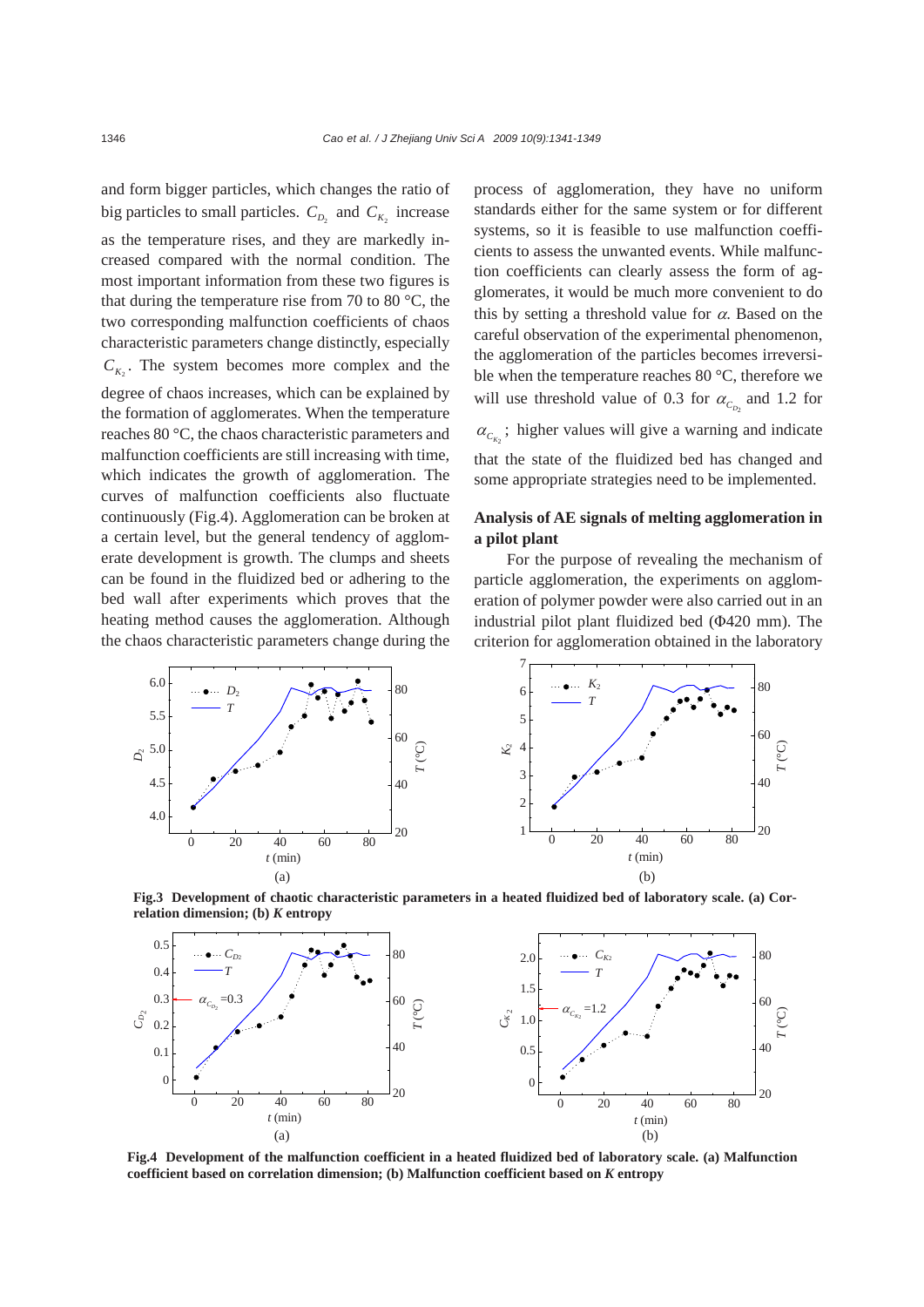scale fluidized bed was further verified, and more evidence was provided for early-warning signs of agglomeration in industrial reactors. On the premise of not breakdown of the fluidized bed, excessive catalyst was poured into the reactor to artificially cause agglomeration of the polymer powder. The AE signals were collected to investigate the relationship between AE signals and agglomeration.

1. Wavelet analysis

To examine the AE signals and find the differences between the normal state and the 'defluidization' state, the AE signals occurring during the agglomeration of polymer particles in the fluidized bed were decomposed into seven scales by wavelet analysis (Figs.5 and 6). In the first experiments, F catalyst was added excessively (5.9 g/h compared with the normal rate of 4.0  $g/h$ ), but the effect could not be seen immediately and the energy ratios of AE signals were unchanged. At time 17:50, the energy of the  $d_5$  and  $d_6$  levels of wavelet began to increase slowly, while the energy of the  $d_3$  level of wavelet decreased continuously. The number of particles of sizes  $0.71$  and  $2.00$  mm (represented by levels  $d_5$  and  $d_6$  of the wavelet) started to increase, while the number of fine particles of 0.18 and 0.36 mm (represented by level  $d_3$ ) decreased (Table 1). The variances of the energy ratios could be explained by the results of agglomeration of fine particles to form large particles, which changed the particle size distribution. At 17:47, there was a steep rise in the energy of levels  $d_5$  and  $d_6$ , which meant that the mass fraction of particles of 0.71, 1.19 and 2.00 mm had increased greatly and polymer agglomerations with an equivalent diameter smaller than 50 mm had formed. At 18:15, the γ-radial warning system for agglomeration showed a response, but it was slower than the AE sensor.

At 18:51, the energy of the  $d_5$  and  $d_6$  levels of wavelet began to decrease, while the energy of  $d_7$  and  $a_7$  levels increased a little. This showed that agglomerations bigger than 50 and 100 mm had formed and the situation in the reactor deteriorated. At the same time, the γ-radial warning system finally detected the agglomeration in the fluidized bed.

At 19:50, the energy of the  $a_7$  level of wavelet decreased and then stabilized. This indicated that the big agglomerations had begun to break up. After stopping the reactor, clumps and sheets with cracks were found in the discharge system. The dimensions of the agglomeration were 420 mm in length, 40 mm



**Fig.5** Development of AE at  $d_1 \sim d_4$  scales during agglom**eration in a pilot plant** 



**Fig.6** Development of AE at  $d_5 \sim d_7$  and  $a_7$  scales during **agglomeration in a pilot plant** 

in width and 5 mm in thickness, with an equivalent diameter of 54.5 mm. There were lots of small fragments about 30~50 mm in size and 5 mm in thickness. Most fragments had a break mark, indicating the existence and break up of a larger agglomeration.

2. Chaos analysis

The development of the energy of AE signals during the agglomeration process has been discussed. It seems that the energy ratio of different levels does change during the process of agglomeration of polymer particles, but it is difficult to give an alarm before the hydrodynamic behaviors develop into an undesirable situation. Therefore, it is worthwhile using the malfunction coefficients which were obtained in the Φ420 mm industrial pilot plant fluidized bed. The variation in the chaos characteristic parameters of AE signals and malfunction coefficients is shown in Figs.7 and 8. In the initial reaction stage, the correlation dimension and *K* entropy showed little fluctuation indicating that the effects of the catalyst had not emerged. To calculate the malfunction coefficients, the AE signals at 16:40 were chosen to represent the normal state ( $\tilde{D}_2$  was 4.12 and  $\tilde{K}_2$  was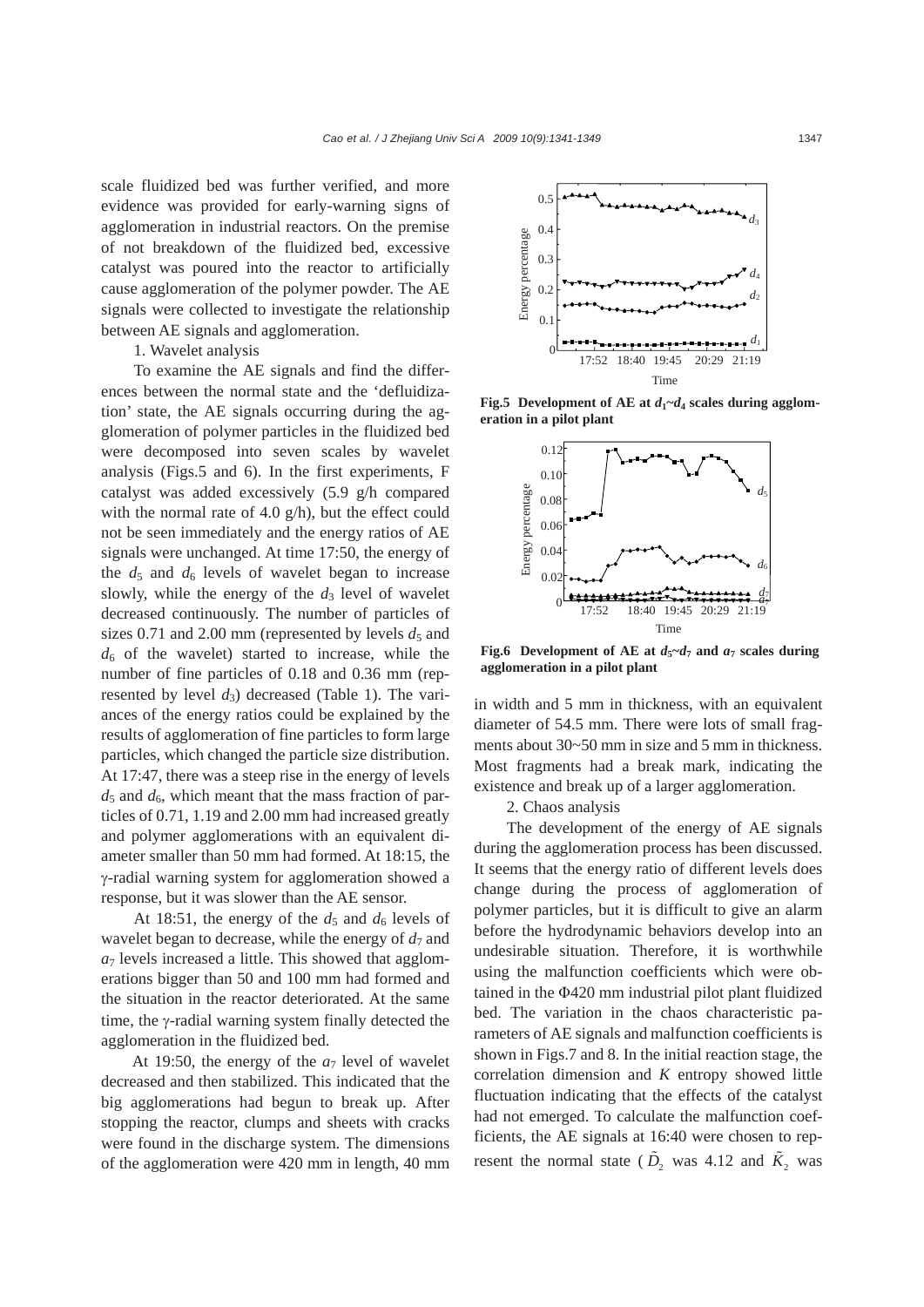1.92). The rapid increase in correlation dimension and *K* entropy occurred at 17:59. The system became more and more complex, and the malfunction coefficients rose sharply, indicating a large increase in big particle content and the formation of a few small agglomerations. According to the criteria obtained from the laboratory scale experiments, malfunction coefficients based on the AE signals would give an early warning of agglomeration at 18:10. Compared with the γ-radial warning system, chaos analysis of AE signals is an environmentally friendly method with fairly good efficiency.



**Fig.7 Variation of chaotic characteristic parameters in the agglomeration process. (a) Correlation dimension; (b)** *K* **entropy** 



**Fig.8 Variation of malfunction coefficient in the agglomeration process. (a) Malfunction coefficient based on correlation dimension; (b) Malfunction coefficient based on** *K* **entropy** 

Fig.9 shows the development of agglomeration of polymer particles in the pilot plant. The particles represented by levels  $d_1$  to  $d_4$  of the wavelet can agglomerate to form the big particles represented by levels  $d_5$  and  $d_6$ . The particles represented by levels  $d_5$ and  $d_6$  of the wavelet can also break up into fine particles represented by levels  $d_1$  to  $d_4$ . It is a dynamic equilibrium process of agglomeration and breaking, and the process is reversible. The particles represented by levels  $d_5$  and  $d_6$  of the wavelet can also grow to form the bigger particles represented by the *d*7 level, and finally grow into great blocks of polymer. During the process of agglomeration, the AE energy increased gradually from a low level to a high level, and the dominant frequency of AE signal transfer was from high to low frequency. It is an irreversible process except that the energy of the  $d_1$  to  $d_4$  levels transfers to the  $d_5$  and  $d_6$  levels, thus the agglomeration alarm should be sent as early as possible  $(d_5,$  $d_6 \rightarrow d_7$ ). The abrupt change of AE energy within each level of wavelet can be used to diagnose the agglomeration accurately.



**Fig.9 Development of agglmeration of polymer particles in the pilot plant** 

The malfunction coefficients  $C_{D_2}$  and  $C_{K_2}$  are sensitive to agglomeration and both of them had increased by 10 to 100 times after agglomeration (Fig.8). Therefore, they are useful parameters which can be used to detect the process of agglomeration by setting a malfunction threshold value  $\alpha$ . The results from the pilot plant have proven that the criterion from the laboratory scale experiments can also be used in an industrial fluidized bed reactor which indicates that the method based on the chaos analysis of AE signals has the potential to be applied for agglomeration detection in large fluidized bed reactors.

#### **CONCLUSION**

A novel method based on AE signals generated by the random collision of particles with the reactor